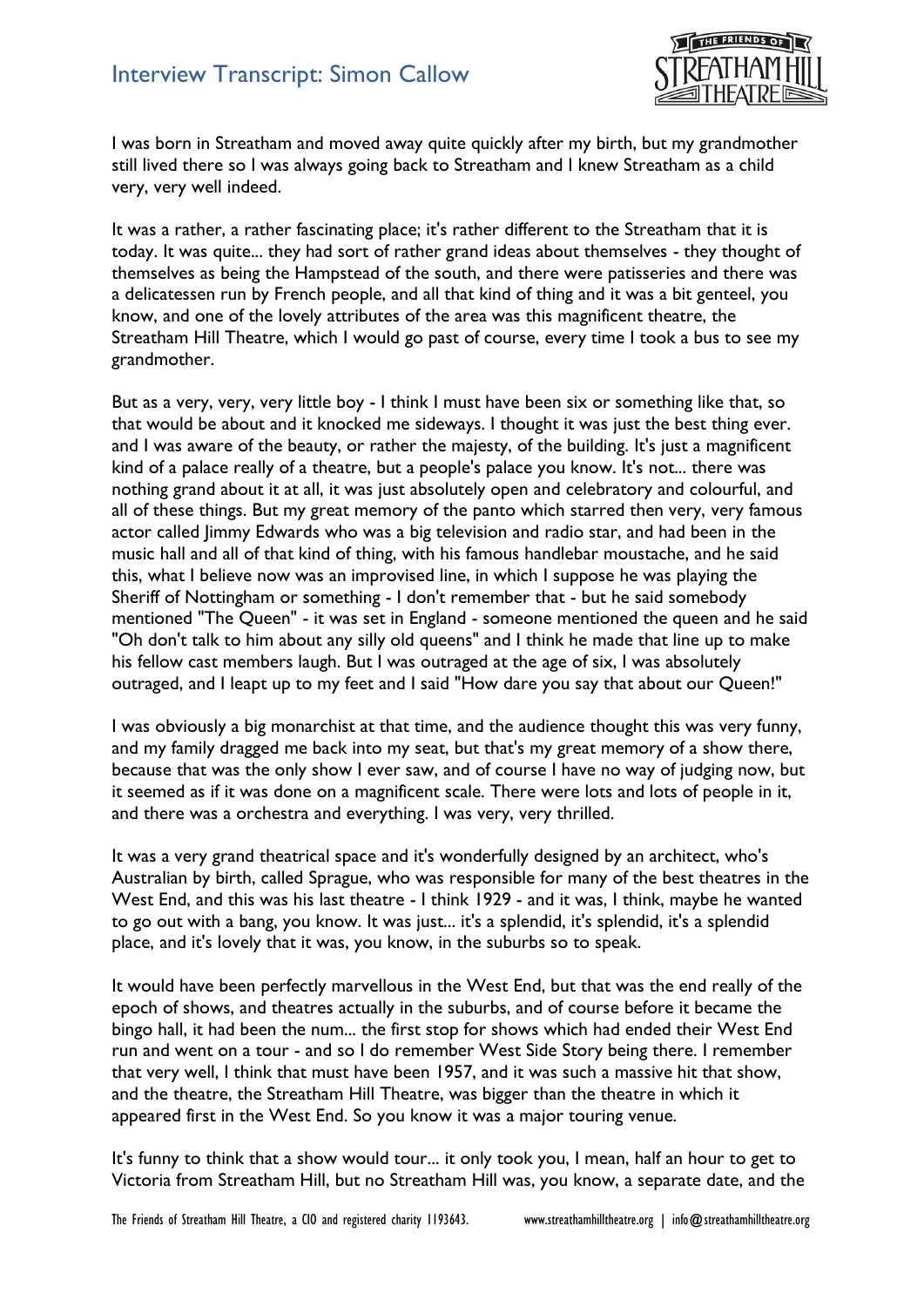big shows all came there. I was aware of something too - this is much later really when I knew a bit about theatre history - that it had been opened by a very, very, very famous West End star called Evelyn Laye, a very much-loved woman and her nickname - she had this - it was Boo, so she was she was known as Boo Laye, and the fact that she'd opened it really tells you how big a deal it was that that theatre had come to be built in Streatham.

I think my visit to the theatre as a little boy certainly gave me an idea of what a glamorous place a theatre was, and I've always been drawn to that aspect of the theatre. I love it, I love that it's the buildings themselves are rather beautiful, and in fact I wrote a book about it called the Great Theatres of London with wonderful photographs by Derry Moore, which do show that the whole idea of a theatre was not simply what happened on stage, but the whole transition from your daily life and the street outside, into this kind of wonderland in a way, and I'd certainly never seen anything like it at the age of five, and I was absolutely knocked sideways by it.

I can't think that it made me have any aspirations to become an actor, but I didn't have any aspirations to be an actor until much, much, much later till I was in my twenties, but certainly I adored the kind of spirit of it, and maybe it was that that made me ask people to take me to the theatre thereafter, because then I did branch out a bit and went to London to the Scala Theatre to see Peter Pan and other shows, you know.

My family weren't a theatre-going family at all, but for these special events and at Christmas, yes we went. It's a great thing to have a local theatre. I mean this one's on a terrifically grand scale but it's a very important thing for any community, in my view, to be able to have a place where all your neighbours go to the theatre, but when you go to a theatre in the West End of London, by definition almost it's going to be people from all over the place which is a good thing too, but in the case of a theatre like Streatham Hill Theatre it's something to be proud of, something to be interested, in something where you can follow, especially if - I don't think it's ever happened at the Streatham Hill Theatre - but if there's a resident company there.

But you can certainly... you have a sense of it's rather wonderful. It's almost the equivalent to what happens in a church, which is where you get the whole community, used to anyway, gathered together, and where they became a unit, became an entity, when they attended the services, or listen to the sermons, or any of that kind of thing. Similarly in the theatre, you're told the same stories, you know, you're connected by the experience that you're having there in the theatre, and I hope very much that the theatre will return to that relationship when it becomes a theatre.

It's a very big space and it's a lot to ask, I mean, to find 2,000 people to fill that every night all year would be very difficult but I think there are many, many, many purposes to which that magnificent building can be put. For example, it would be perfectly possible to stage plays if you brought in the safety curtain - the stage is so big that you could actually have seats on the stage and you could create a little theatre in the round, or indeed do all kinds of things with design.

You could make it into a very adventurous space but I would hope, and it's something I've said from the moment I became involved in the, you know, drive to bring the theatre alive again as a theatre, I hope that at certain points in the year it might be possible to put on,